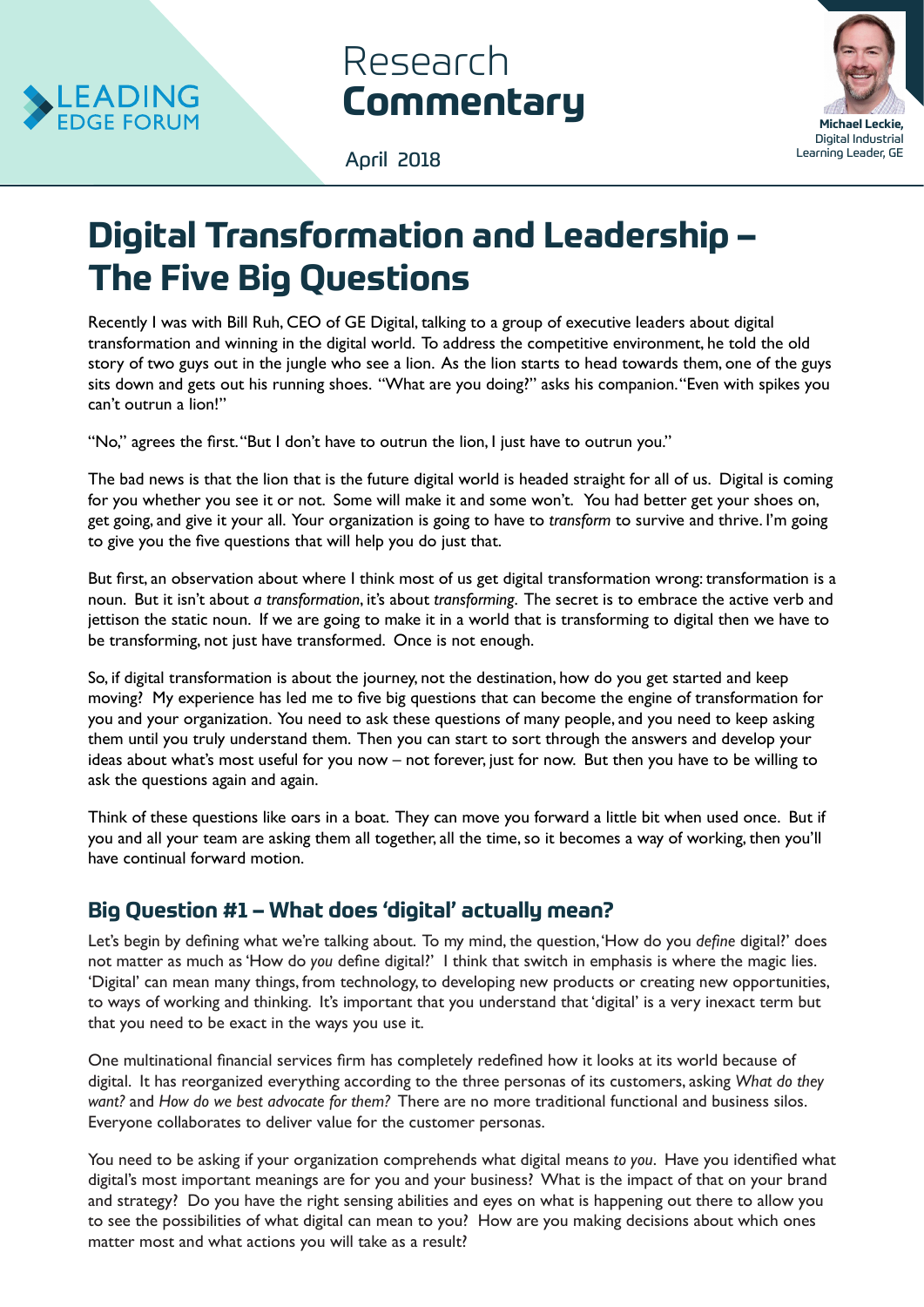## **Big Question #2—How will your company cope with digital transformation?**

While you are starting to ask these questions, is your organization preparing for what happens when you start to answer them? Sadly, it probably isn't. Your organization has probably worked very hard to build structures, systems, processes and operating models to run and grow based on what you do today, not tomorrow or (more importantly) the day after tomorrow.

Unless you are in a very small minority, your Human Resources function values consistency, risk mitigation, compliance and scalability of solutions. I'm not saying HR is broken, but it is not leading, and it is not built to change. What will it take to create an HR function in your company that sees its purpose as instilling curiosity, courage and adaptability in your people? Does your HR have an active plan for automating lowvalue work? Is it seeking out talent and passion, or filling fixed positions with people whose résumés say they've already done those tasks elsewhere? Do you have an HR function that is finding, reskilling and preparing the right people for an unknown tomorrow?

How about your culture? 'Culture' may be the one word that is even more over-used and vague than 'digital', but it is key to digital success. Culture can be defined in many ways but I favour *how work gets done around here* – your organization is going to have to figure out different ways of working to compete in the digital landscape and that definition means your culture has to change! And here's the big thing about culture: changing it is not a programme and it's not the job of HR or a consulting firm – it's the job of everyone.

Do you have a culture that supports its own reshaping? There are a lot of ways to think about this. Google split itself into three sub-cultural groups: the 'traditional' Google group manages and evolves products to do with search and mapping; Google Ventures explores innovations that will become tomorrow's products; Google X handles 'moonshots' and futuristic exploration of what might become possible. All three are a part of Alphabet and share core cultural values, but their operating models and structures are different because of their different purposes and sizes. Does your culture allow for something similar, or would it try to kill and consume the rebels that stray from the current norms (which are probably outdated but deeply ingrained)?

## **Big Question #3—What happens to the people who can't or won't go digital?**

In this transformation, it's inevitable that some are going to make it and some aren't. The non-converts will drag you down and keep you from changing meaningfully or quickly. That spells disaster if you are trying to transform in time to meet the challenges of the digital world.

Who decides who will go and who will stay? Maybe somewhat counterintuitively, the first thing you need to determine is how your people will have their say over your digital direction. Will people feel free to question the vision or will they quietly sabotage it? The folk who are going to embrace it and go digital need to be able to have the dialogue, to recognize and say goodbye to the past and find their place in the new future. Do you have a way to hold that dialogue, and will your leaders and culture encourage a frank, difficult discussion, or discourage it? In fact, is there real opportunity for your people to amend or improve on the direction and influence your thinking? Because you will need them to do that on an ongoing basis to stay relevant.

You need to be able to clearly assess the talent you have and determine what you will need. Then you have to make the changes that take you from a company that just *executes* to a company that *innovates* at all levels. This means changes in what people are doing, and it means changes in people (especially leaders, which we will talk about next). There is no easy fix here.

You will need to mix new talent and mindset in with legacy talent. Some people won't make the switch. Maybe it is too hard for them to start over and learn new ways of working. Maybe they don't see their place in this new world. Maybe you just need less of their skills and more of others. I'm not advocating indiscriminate terminations of long-term employees. You have to operate with what Kim Scott, author and start-up leader, calls *radical candour*. You must articulate a clear direction that some will opt out of and that some will just not be made for, and you have to get clarity on that pretty quickly.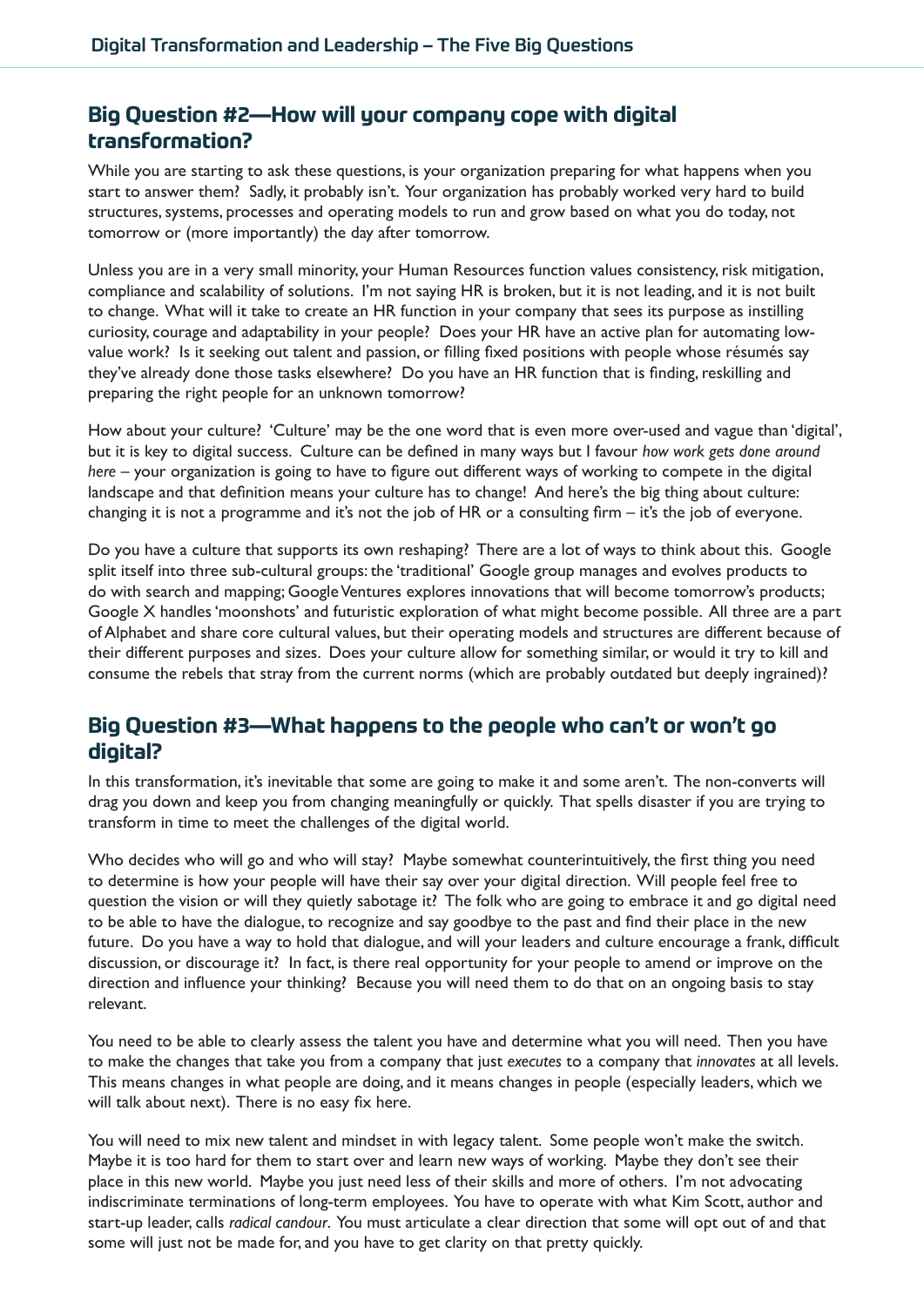I have worked with a company that realized its resources had to be radically repurposed for its digital future and made some historic changes. In the 60 years of its existence it had never had any large-scale workforce changes. Recently, it replaced 20-30 percent of its workforce and put the new talent to work on innovating the company's future. This was not cost-cutting – it was investment, on a large scale!

#### **Big Question #4—Are your leaders doing what digital leaders have to do?**

There are three sub-questions you must ask about your leaders:

- **• Are they ready as individuals**? Do they approach what they do with what Stanford University professor Carol Dweck calls a 'growth mindset'? Are they committed to a shared context or 'north star' – even if they don't know how to get there? The leaders of winning digital firms are very happy to set goals they have no idea how to achieve. Whatever else you think about serial entrepreneur Elon Musk and his businesses, he's got a team of leaders at SpaceX who are seriously planning to land a manned vehicle on Mars in their lifetime. It's not just a motivational metaphor; it's their clear goal.
- **• Are they ready as a team**? Do they support and hold each other accountable to the shared context and goal? Patrick Lencioni, an expert on teams and their dysfunction, asks whether the executive team see each other as their 'first team'? Or do they see themselves as the leader of their function or division first? The problem with that is that even small differences at the top can grow into big divides as they filter down through the organization. If the leadership team is not functioning smoothly as a team, helping each other and sacrificing their own short-term gains for the greater good of the business when needed, then your ability to move quickly and with synchronicity is in grave danger.
- **• Do they believe**? Not *Do they agree with everything you say?* but *Do they share the belief in your digital future and the urgency with which it must be pursued?* Will they fight to make it happen? As the new CEO, Satya Nadella reinvented Microsoft as an open, agile, highly networked and ecosystem-friendly leader in cloud and mobile by ensuring that his executive team shared his vision and context for the future, even when the cloud was an insignificant, and far from core, part of Microsoft's very successful software and hardware empire. Will your leaders embrace the potentially radical shift in what your company is and does, and will they thrive in the ambiguity that exists in between? Will they be bold enough to force clarity and put the real problems on the table? Do they have the capabilities and skills to lead in the new culture that you are asking them to build? And, finally: Will they be willing to drive change by starting with the changes they have to make themselves and modelling these for their followers?

This takes us to the last question to be asked, but probably the most important:

### **Big Question #5—Are you personally ready, willing and able to go digital yourself?**

Leading this transformation will be the hardest thing you've done in your career. But now is the time and there is no-one better.

I had the pleasure a few months back of talking with noted innovation guru Clayton Christensen about digital transformation and leadership. At one point he observed: "It used to be that we had to build the skills to get the job. Now we've got the job and have to build the skills." That is the reality today. You have been selected to do the job of leading the entire organization towards its digital future, but the skills you have are no longer right. You have a lot of learning to do, and that's deeply unsettling.

However, there's something reassuring in Clay's comment you might have missed on first reading: *You are still the right man or woman for the job.* You are probably the CEO for many reasons. No-one knows better what the current reality is, where the pressures come from in your industry, and what competing forces impact your decisions daily. You're needed in your role. Your job now is the hardest (and probably most rewarding) of all – it is to embody the digital transformation of your company through your own digital transformation.

I am reminded of a CEO who decided that she needed to personally embody the change in her organization, so she set out to become a thought leader on a brand-new technology that, most agree, will profoundly affect her industry. She has no technology background, but she realized that if she did not model personal transformation and step boldly into an area that was completely foreign to her, no one else would either.